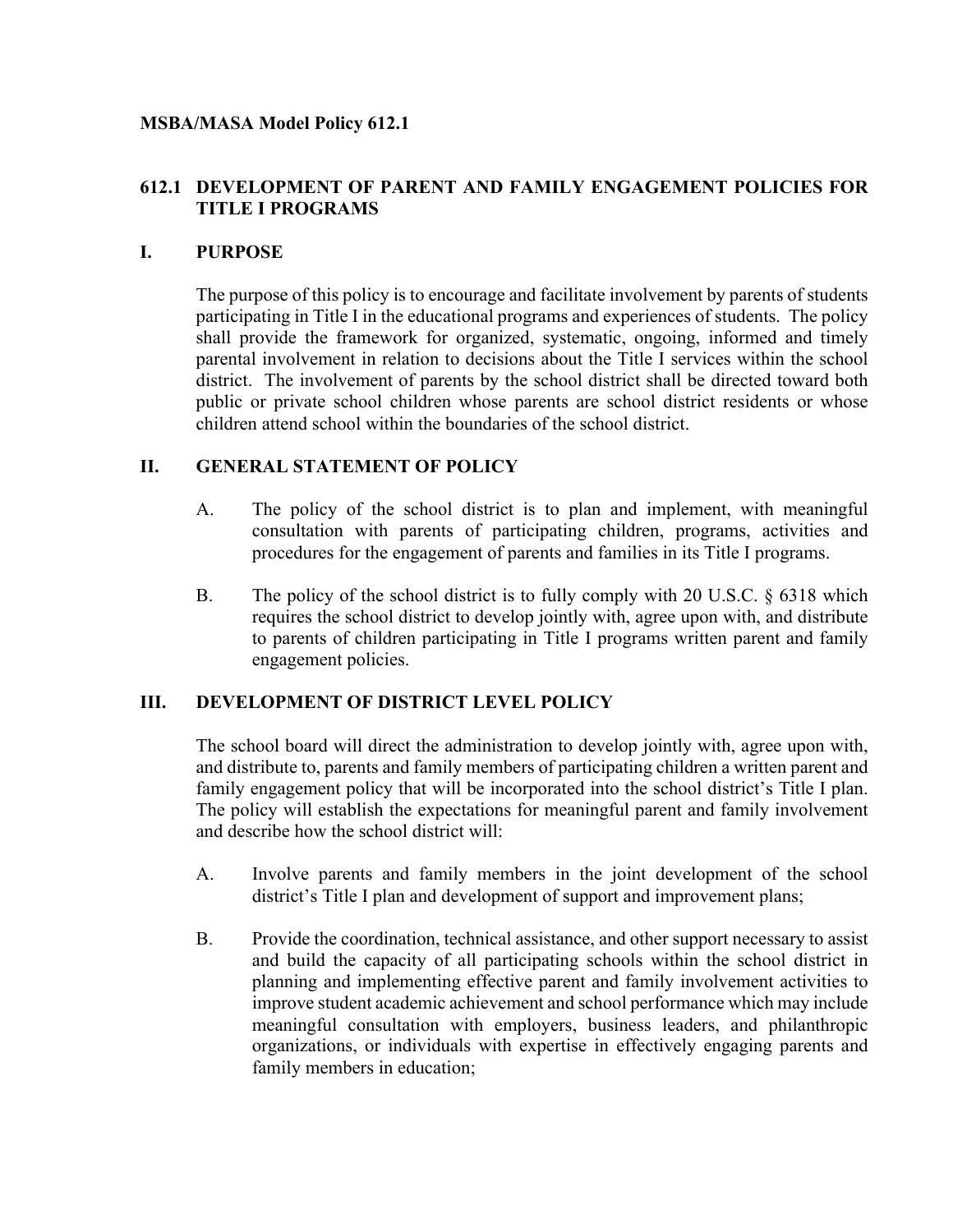- C. Coordinate and integrate parent and family engagement strategies with similar strategies, to the extent feasible and appropriate, with other relevant federal, state, and local laws and programs;
- D. Conduct, with the meaningful involvement of parents and family members, an annual evaluation of the content and effectiveness of the parent and family engagement policy in improving the academic quality of the schools served, including identifying barriers to greater participation by parents in parental involvement activities (with particular attention to parents who are economically disadvantaged, disabled, have limited English proficiency, have limited literacy or who are of a racial or ethnic minority background); the needs of parents and family members to assist with the learning of their children, including engaging with school personnel and teachers; and strategies to support successful school and family interactions;
- E. Use the findings of such evaluations to design evidence-based strategies for more effective parental involvement and to revise, if necessary, the district-level and school-level parent and family engagement policies; and
- F. Involve parents in the activities of the schools., which may include establishing a parent advisory board comprised of a sufficient number and representative group of parents or family members served by the school district to adequately represent the needs of the population served by the school district for the purposes of developing, revising and reviewing the parent and family engagement policy.

### **IV. DEVELOPMENT OF SCHOOL LEVEL POLICY**

The school board will direct the administration of each school to develop (or amend an existing parental involvement policy) jointly with, and distribute to, parents and family members of participating children a written parent and family engagement policy, agreed upon by such parents and families, that shall describe the means for carrying out the federal requirements of parent and family engagement. Parents shall be notified of the policy in an understandable and uniform format and, to the extent practicable, provided in a language the parents can understand. Such policy shall be made available to the local community and updated periodically to meet the changing needs of parents and the school.

- A. The policy will describe the means by which each school with a Title I program will:
	- 1. Convene an annual meeting, at a convenient time, to which all parents of participating children shall be invited and encouraged to attend, to inform parents of their school's participation in Title I programs, and to explain to parents of participating children the program, its requirements, and their right to be involved;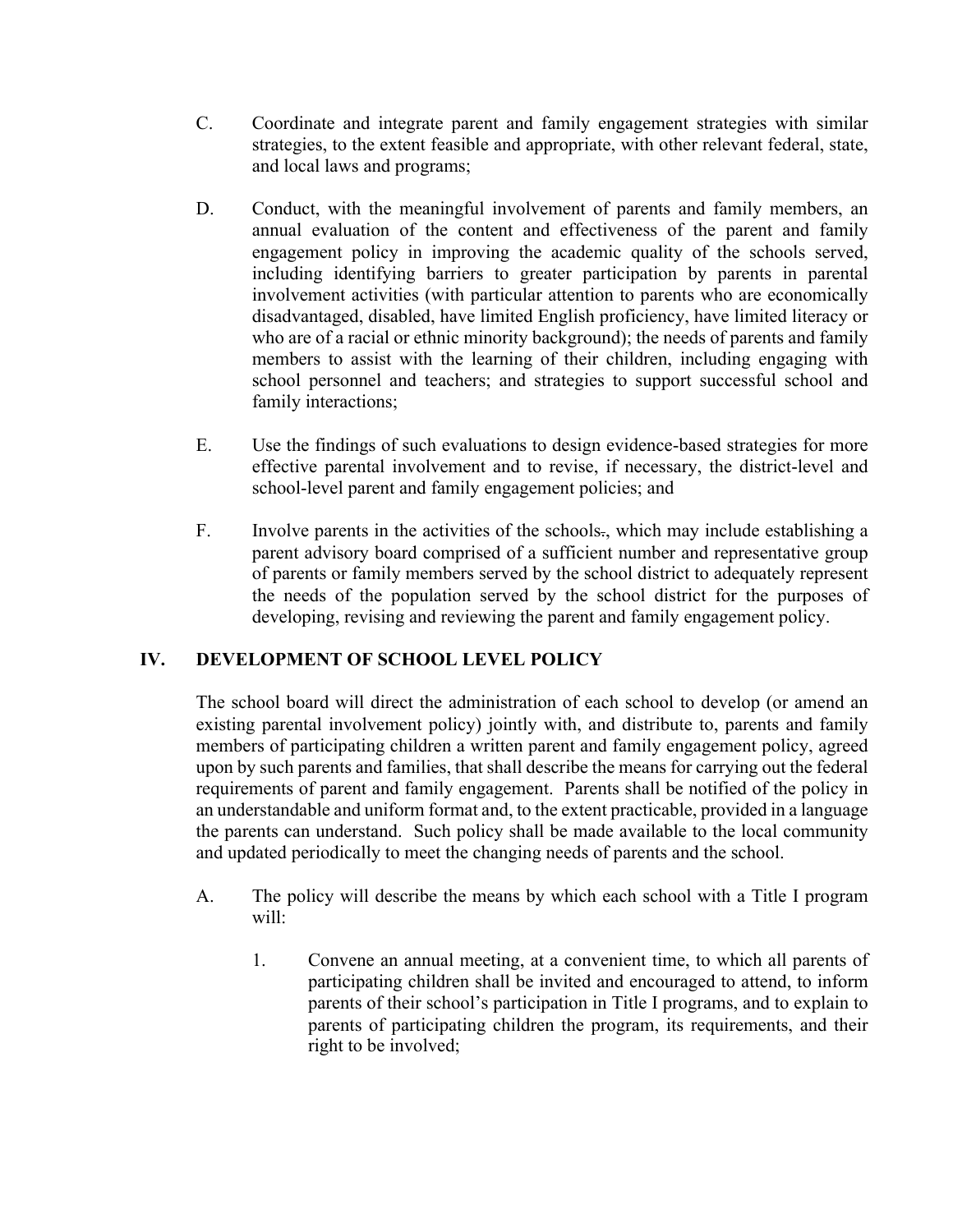- 2. Offer a flexible number of meetings, such as meetings in the morning or evening, and may provide with Title I funds transportation, child care, or home visits, as such services relate to parental involvement;
- 3. Involve parents in an organized, ongoing, and timely way, in the planning, review, and improvement of the parental involvement programs, including the planning, review, and improvement of the school parent and family engagement policy and the joint development of the school-wide program plan, except that if a school has in place a process for involving parents in the joint planning and design of the school's programs, the school may use that process, if such process includes an adequate representation of parents of participating children;
- 4. Provide parents of participating children with: timely information about Title I programs; a description and explanation of the curriculum in use at the school, the forms of academic assessment used to measure student progress, and the achievement levels of the challenging state academic standards; if requested by parents, opportunities for regular meetings to formulate suggestions, and to participate, as appropriate, in decisions relating to the education of their children; and respond to any such suggestions as soon as practicably possible; and
- 5. If the school-wide program plan is not satisfactory to the parents of participating children, submit any parent's comments on the plan when it is submitted to the school district.
- B. As a component of this policy, each school shall jointly develop with parents a school/parent compact which outlines how parents, staff, and students will share the responsibility for improved student academic achievement and the means by which the school and parents will build and develop a partnership to help children achieve the state's high standards. The compact shall:
	- 1. Describe the school's responsibility to provide high-quality curriculum and instruction in a supportive and effective learning environment that enables participating students to meet state student academic achievement standards;
	- 2. Describe the ways each parent will be responsible for supporting his or her child's learning by volunteering in his or her child's classroom, and participating, as appropriate, in decisions relating to his or her child's education and use of extracurricular time.
	- 3. Address the importance of communication between teachers and parents on an on-going basis through the use of: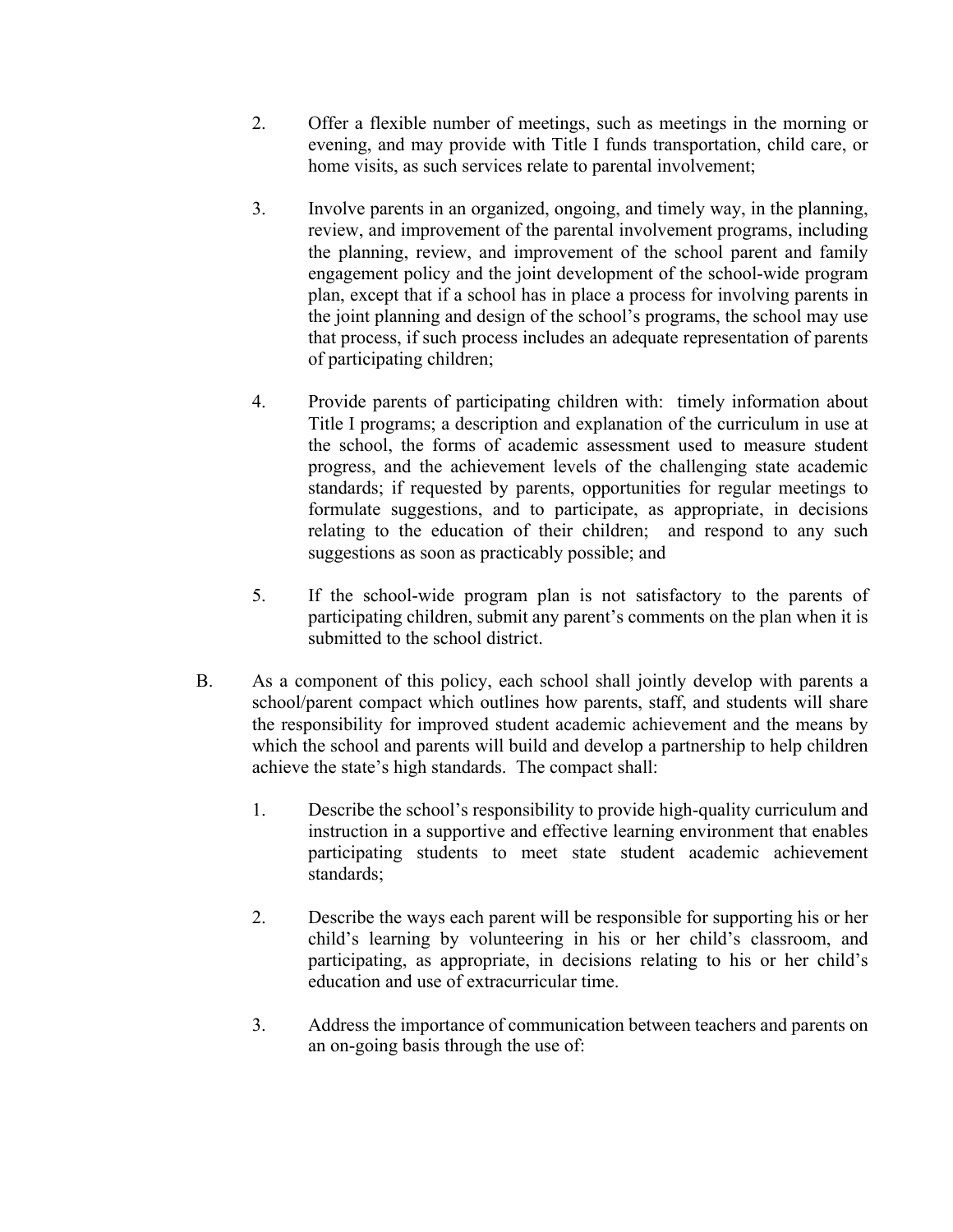- a. Annual parent-teacher conferences to discuss the compact and the child's achievement;
- b. Frequent progress reports to the parents; and
- c. Reasonable access to staff, opportunities to volunteer, participate in the child's class, and observe in the child's classroom.
- d. Ensuring regular two-way, meaningful communication between family members and school staff and, to the extent practicable, in a language that family members can understand.
- C. To ensure effective involvement of parents and to support a partnership among the school, parents, and community to improve student academic achievement, the policy will describe how each school and the school district will:
	- 1. Provide assistance to participating parents in understanding such topics as the state's academic content standards and state academic achievement standards, state and local academic assessments, Title I requirements, and how to monitor a child's progress and work with educators to improve the achievement of their children;
	- 2. Provide materials and training to assist parents in working with their children to improve their children's achievement, such as literacy training and using technology, as appropriate, to foster parental involvement;
	- 3. Educate school staff, with the assistance of parents, in the value and utility of contributions of parents and in how to reach out to, communicate with, and work with parents as equal partners, implement and coordinate parent programs, and build ties between parents and school;
	- 4. Coordinate and integrate parental involvement programs and activities with other federal, state, and local programs, including public preschool programs, and conduct other activities, such as parent resource centers, that encourage and support parents in more fully participating in the education of their children to the extent feasible and appropriate;
	- 5. Ensure, to the extent practicable, that information about school and parent meetings, programs, and activities is sent to the parents of participating children in a format and, to the extent practicable, in a language the parents can understand; and
	- 6. Provide such other reasonable support for parental involvement activities as requested by parents.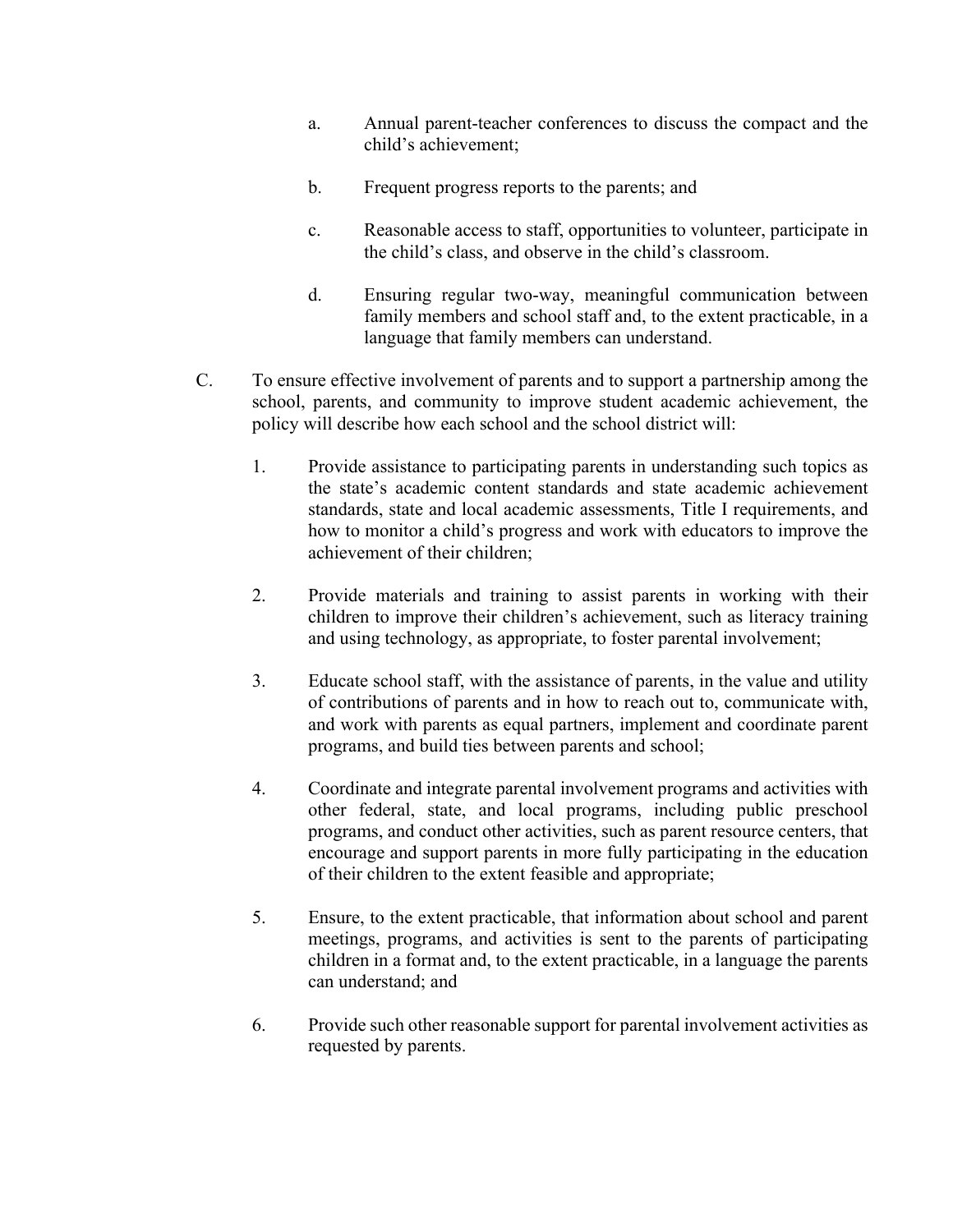- D. The policy will also describe the process to be taken if the school district and school choose to:
	- 1. Involve parents in the development of training for school staff to improve the effectiveness of such training;
	- 2. Provide necessary literacy training with funds received under Title I programs if all other funding has been exhausted;
	- 3. Pay reasonable and necessary expenses associated with parental involvement activities, including transportation and child care costs, to enable parents to participate in school related meetings and training sessions;
	- 4. Train parents to enhance the involvement of other parents;
	- 5. Arrange meetings at a variety of times or conduct in-home conferences between teachers or other educators, who work directly with participating children, and parents who are unable to attend such conferences at school in order to maximize parental involvement and participation in schoolrelated activities;
	- 6. Adopt and implement model approaches to improving parental involvement;
	- 7. Develop appropriate roles for community-based organizations and business in parental involvement activities; and
	- 8. Establish a district-wide parent advisory council to provide advice on all matters related to parental involvement in Title I programs.
- E. To carry out the requirements of parent and family engagement, the school district and schools, to the extent practicable, will provide opportunities for the informed participation of parents and family members (including parents and family members who have limited English proficiency, parents and family members with disabilities, and parents and family members of migratory children), including providing information and school reports in format and, to the extent practicable, in a language that is understandable by the parents.
- F. The school district and each school shall inform parents and parent organizations of the existence of family engagement in education programs.

The policies will be updated periodically to meet the changing needs of parents and the school.